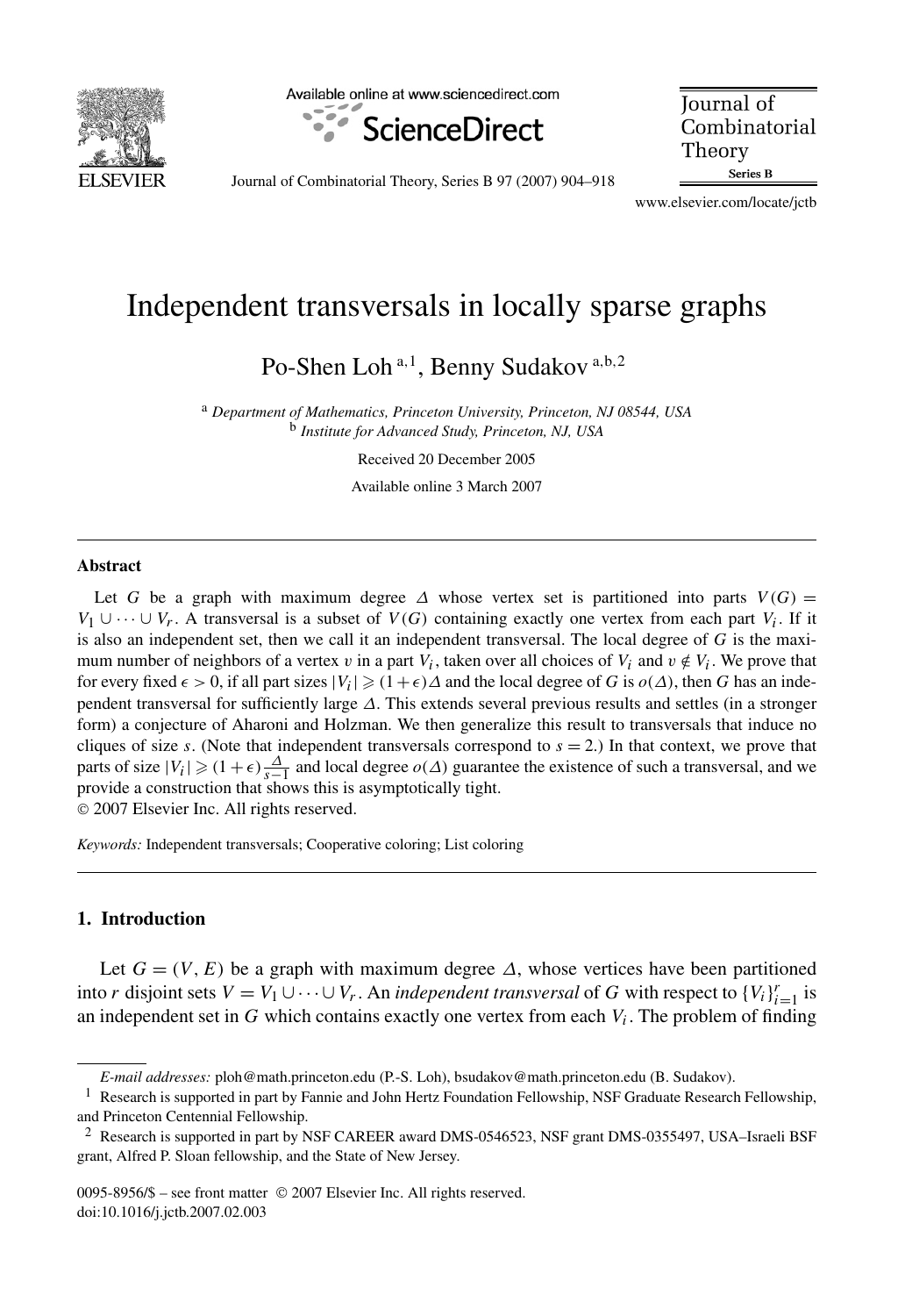sufficient conditions for the existence of an independent transversal dates back to 1975, when it was raised by Bollobás, Erdős, and Szemerédi [8]. Since then, much work has been done  $[1-4,6, 1]$ 10,11,13–15,18–20], and this basic concept has also appeared in the study of other combinatorial problems, such as linear arboricity, strong chromatic number and list coloring. In particular, as part of his result on the linear arboricity of graphs, Alon [3] used the Lovász Local Lemma to show that an independent transversal exists as long as all  $|V_i| \geqslant 2e\Delta$ . Haxell [10] later improved his constant from 2*e* to 2. In the other direction, Jin [14] and Yuster [20] constructed graphs with parts of size  $|V_i| = 2\Delta - 1$  and maximum degree  $\Delta$ , with no independent transversals, but required that *Δ* was a power of 2. Szabó and Tardos [19] recently produced constructions with the same properties for all  $\Delta$ , so the constant 2 is tight.

However, in all of the above constructions, the graphs are disjoint unions of  $2\Delta - 1$  complete bipartite subgraphs  $K_{\Lambda}$  and the partition into  ${V_i}$  is done in such a way that the parts  ${V_i}$ separate the sides of each  $K_{\Delta,\Delta}$ . This creates many pairs of disjoint parts  $(V_i, V_j)$  which have complete bipartite subgraphs of linear size going between them. Note that the number of edges between such a pair  $(V_i, V_j)$  is quadratic in  $\Delta$ . In this paper we show that the constant 2 can be significantly improved if one prohibits such phenomena. One way to accomplish this is to introduce a constraint on the *local degree*, which is the maximum number of neighbors of a vertex *v* in a part  $V_i$ , where  $V_i$  ranges over all parts and *v* ranges over all vertices  $v \notin V_i$ . This constraint arises naturally in several contexts, one of which is vertex list coloring.

Given a graph  $H = (V, E)$  and a set of lists  $\{C_v\}$  of available colors, one for each vertex  $v \in V$ , it is a natural question to determine when we can properly color *H* from these lists. Suppose that in addition we know that every color *c* appears in the lists of at most *Δ* neighbors of each vertex *v*; then, what minimum size lists will guarantee a proper coloring? This question, which was proposed by Reed [17], can be recast as an independent transversal problem as follows. Consider a |*V*|-partite graph *G* such that for each  $v \in V$ , *G* has a part with  $|C_v|$  vertices labeled by ordered pairs  $\{(v, c): c \in C_v\}$ . Let two vertices  $(v, c)$  and  $(w, c)$  be adjacent whenever v is adjacent to *w* in *H* and  $c \in C_v \cap C_w$ . Then *G* has maximum degree  $\leq \Delta$  and local degree  $\leq 1$ , and an independent transversal in *G* corresponds to a proper list coloring of *H*. (Note that not every *G* with local degree 1 has a corresponding list coloring problem, so this association is not reversible.) Haxell's result immediately implies that if all  $|C_v| \geq 2\Delta$ , a proper list coloring exists. However, this is not tight, since the local degree condition prohibits the constructions we mentioned earlier. Indeed, for the list coloring problem Reed and Sudakov [18] showed that in fact lists of size  $(1 + o(1))\Delta$  will suffice.

Aharoni and Holzman [1] adapted arguments from [18] to prove the existence of an independent transversal in multipartite graphs with maximum degree  $\Delta$ , parts of size  $(1 + o(1))\Delta$ , and the property that any two distinct vertices in the same part are at distance greater than 4 from each other. Their result has the following nice application. For any collection of  $n \geq (1 + o(1))\Delta$ graphs  ${H_i}_{i=1}^n$  with maximum degree  $\Delta$ , all sharing the same vertex set *V*, there exists a parition  $V = \bigcup_{i=1}^{n} I_i$  such that for each *i*,  $I_i$  is an independent set in  $H_i$ . To see this, create a multipartite graph *G* by making *n* copies of each vertex, and connect the *i*th copy of vertex *v* to the *i*th copy of vertex *w* if *v* is adjacent to *w* in  $H_i$ . Then in *G* there are no paths at all between any pair of distinct vertices in a given part. Thus we can find an independent transversal of *G*, which gives the required partition.

Aharoni and Holzman [1] conjectured that their condition on distances could be replaced by the weaker condition that the local degree is 1. In this paper, we prove the following stronger theorem, which implies their conjecture. Our proof combines arguments from [4] and [18], together with some additional ideas.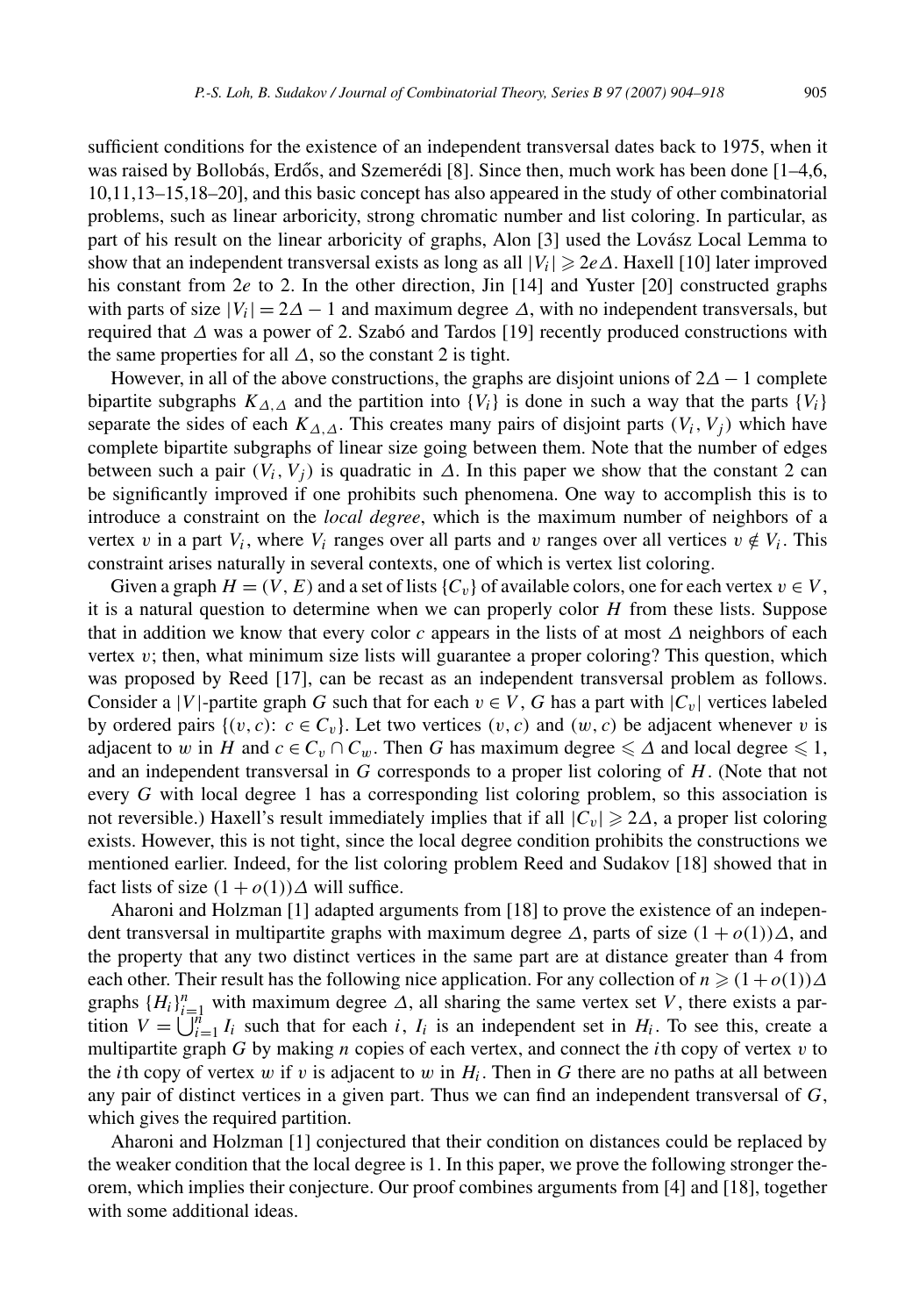**Theorem 1.1.** *For every*  $\epsilon > 0$  *there exists*  $\gamma > 0$  *such that the following holds. If* G *is a graph with maximum degree at most*  $\Delta$  *whose vertex set is partitioned into parts*  $V(G) = V_1 \cup \cdots \cup V_r$ *of size*  $|V_i| \geq (1 + \epsilon) \Delta$ , and the local degree of G is at most  $\gamma \Delta$ , then G has an independent *transversal.*

Note that the constant of 1 is optimal because of the following example: a disjoint union of *Δ* cliques of order  $\Delta + 1$ , where each clique has exactly one vertex per part.

An independent transversal is a set with one vertex from each part  $V_i$  that induces no cliques of size 2. Therefore, a natural generalization of this concept is the *Ks*-free transversal, which is a transversal inducing no cliques of size *s*. Such transversals were recently studied by Szabó and Tardos [19], who posed the problem of finding  $p(\Delta, K_s)$ , which is defined to be the smallest integer *n* that guarantees the existence of a  $K_s$ -free transversal in any graph with maximum degree  $\Delta$  and part sizes at least *n*. They provided a construction that bounds  $p(\Delta, K_s) \geqslant \frac{s}{s-1} \frac{\Delta}{s-1}$ , and conjectured that their construction was optimal.

However, this construction also contains complete bipartite subgraphs of linear size, with sides separated by the partition. In light of our previous result, one may ask what can be said when we impose a local degree restriction. We find that we can solve that problem asymptotically, and prove the following generalization of Theorem 1.1.

**Theorem 1.2.** *For every*  $\epsilon > 0$  *and integer*  $s \ge 2$ *, there exists*  $\gamma > 0$  *such that the following holds. If G is a graph with maximum degree at most Δ whose vertex set is partitioned into parts*  $V(G) = V_1 \cup \cdots \cup V_r$  *of size*  $|V_i| \geq (1 + \epsilon) \frac{\Delta}{s-1}$ *, and the local degree of G is at most*  $\gamma \Delta$ *, then G has a Ks-free transversal.*

This is asymptotically tight via a simple construction that we will give later. Furthermore, a slight adaptation of our method proves that even without the local degree condition,  $p(\Delta, K_s)$  $2\lfloor \frac{\Delta}{s-1} \rfloor$ , which differs from Szabó and Tardos's conjecture by a factor of at most 2. For  $s = 3$ , this matches their best known upper bound for  $p(\Delta, K_3)$ , and even is better by 1 when  $\Delta$  is odd.

The rest of this paper is organized as follows. The next section reviews some basic probabilistic tools we use in our proof. In Section 3 we show how to reduce Theorem 1.1 to the special case when local degrees are bounded by a constant. We solve this case in Section 4. In Section 5, we prove the generalization of our main result to  $K<sub>s</sub>$ -free transversals. The final section contains some concluding remarks and open problems. Throughout this paper we will assume wherever needed that *γ* is sufficiently small. Since, by definition, every non-trivial *r*-partite graph has local degree at least one, this implies that  $\Delta \ge \gamma^{-1}$  is sufficiently large. We will also systematically omit floor and ceiling signs for the sake of clarity of presentation.

#### **2. Probabilistic tools**

In this section we describe some classical results which we will use in our proof. We begin with several large-deviation inequalities.

**Theorem 2.1.** *(See Hoeffding [9], Chernoff [5].) Let*  $X = \sum_{i=1}^{n} X_i$  *be a sum of bounded independent random variables*  $a_i \leq X_i \leq b_i$ *. Then if we let*  $\mu = \mathbb{E}[X]$ *,* 

$$
\mathbb{P}[|X - \mu| \geq t] \leq 2 \exp\left\{-\frac{2t^2}{\sum_{i=1}^n (b_i - a_i)^2}\right\}.
$$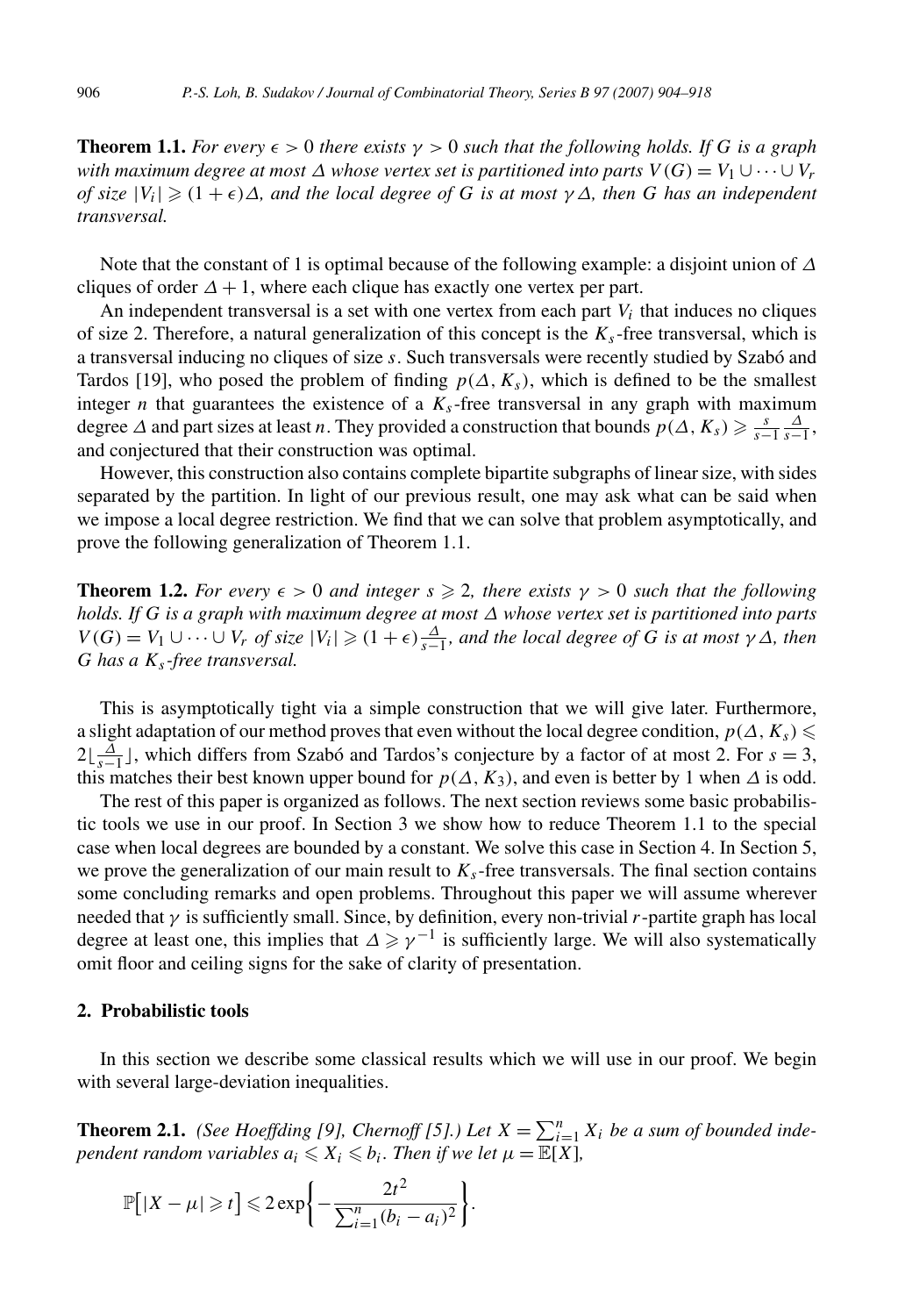*In particular, when Xi are indicator variables we have*

 $\mathbb{P}[|X - \mu| > t] < 2e^{-2t^2/n}.$ 

*Also, for any*  $\epsilon > 0$ *, there exists*  $c_{\epsilon} > 0$  *such that* 

$$
\mathbb{P}[|X - \mu| > \epsilon \mu] < 2e^{-c_{\epsilon}\mu}.
$$

To state the next concentration result, we need to introduce two concepts. Let  $\Omega = \prod_{i=1}^{n} \Omega_i$ be a probability space, and let  $X: \Omega \to \mathbb{R}$  be a random variable.

- Suppose that there is a constant *C* such that changing  $\omega$  in any single coordinate affects the value of  $X(\omega)$  by at most *C*. Then we say that *X* is *C-Lipschitz*.
- Suppose that for every *s* and  $\omega$  such that  $X(\omega) \geq s$ , there exists a set  $I \subset \{1, ..., n\}$  of size  $|I| \leq rs$  such that every  $\omega'$  that agrees with  $\omega$  on the coordinates indexed by *I* also has  $X(\omega') \geq s$ . Then we say that *X* is *r*-certifiable.

**Theorem 2.2.** *(See Talagrand [16].) Suppose that X is a C-Lipschitz and r-certifiable random variable on*  $\Omega = \prod_{i=1}^{n} \Omega_i$  *as above. Then,* 

$$
\mathbb{P}\big[\big|X-\mathbb{E}[X]\big|>t+60C\sqrt{r\mathbb{E}[X]}\big]\leq 4e^{-\frac{t^2}{8C^2r\mathbb{E}[X]}}.
$$

Finally we need the symmetric version of the Lovász Local Lemma, which is typically used to show that with positive probability, no "bad" events happen.

**Theorem 2.3** *(Lovász Local Lemma [5]). Let A*1*,...,An be events in a probability space. Suppose that there exist constants p and d such that all*  $\mathbb{P}[A_i] \leq p$ *, and each event*  $A_j$  *is mutually independent of all of the other events*  $\{A_i\}$  *except at most d of them. If*  $ep(d+1) \leq 1$ *, where e is the base of the natural logarithm, then*  $\mathbb{P}[\bigcap \overline{A_i}] > 0$ *.* 

The following result can be deduced quickly from this lemma. We record it here for later use, and sketch the proof for the sake of completeness.

**Proposition 2.4.** *(See Alon [3].) Let G be a multipartite graph with maximum degree Δ, whose parts*  $V_1$ ,...,  $V_r$  *all have size*  $|V_i|$  ≥ 2*e*Δ. Then *G has an independent transversal.* 

The proof follows by applying the Local Lemma to the probability space where we independently and uniformly select one vertex from each *Vi*. For each edge *e* of *G*, let the "bad" event *A<sub>e</sub>* be when both endpoints of *e* are selected. The dependency is bounded by  $2(2e\Delta)\Delta - 1$ , and the probability of each  $A_e$  is at most  $(2e\Delta)^{-2}$ , so the Local Lemma implies this statement immediately.

## **3. Reducing local degrees**

In this section, we show that it is enough to prove Theorem 1.1 only in the case when the local degree is bounded by a constant. This will be an immediate consequence of the following claim.

**Theorem 3.1.** *For any*  $\epsilon > 0$ , *there exists*  $\gamma_0 > 0$  *such that for all*  $\gamma < \gamma_0$  *and all*  $\Delta$ *, the following holds. Let G be a multipartite graph with maximum degree*  $\leq \Delta$ *, parts*  $V_1, \ldots, V_r$  *of size*  $|V_i| \geq$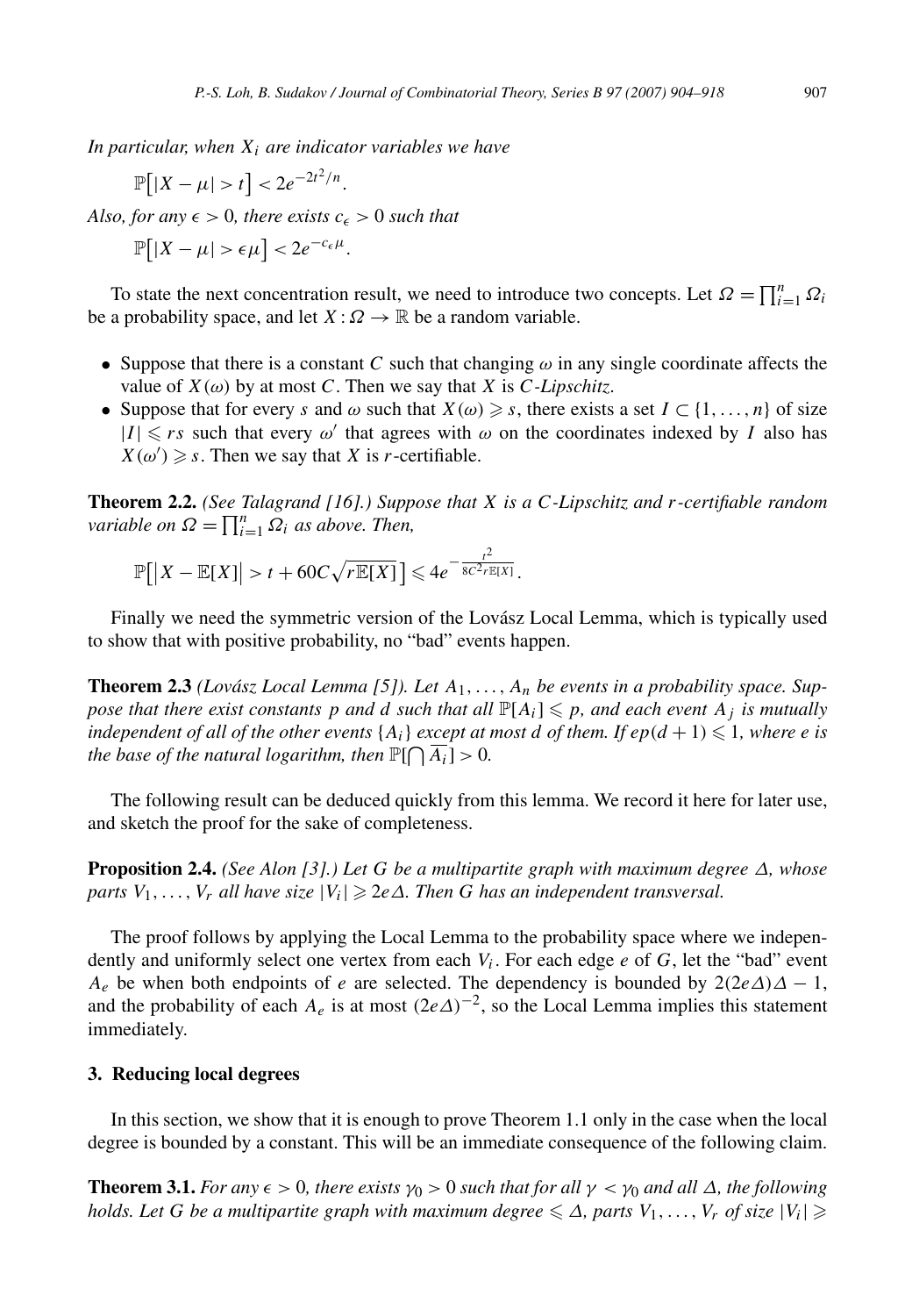$(1 + \epsilon)\Delta$ *, and local degree*  $\leq \gamma \Delta$ *. Then there exist subsets*  $W_i \subset V_i$ ,  $1 \leq i \leq r$ *, such that the r-partite subgraph G' of G induced by the set*  $\bigcup W_i$  *has the following properties. The maximum degree of*  $G'$  *is at most some*  $\Delta' > \gamma^{-1/3}$ *, each*  $W_i$  *has size*  $\geqslant (1 + \epsilon/8)\Delta'$  *and the local degree*  $of G'$  *is less than* 10*.* 

We first prove the following special case of the above theorem, when  $\Delta^{2/3} \le \gamma^{-1}$ .

**Lemma 3.2.** *For any*  $0 \lt \epsilon \lt 1$ *, there exists*  $\Delta_0$  *such that the following holds for all*  $\Delta > \Delta_0$ *. Let G be a multipartite graph with maximum degree*  $\leq \Delta$ , parts  $V_1, \ldots, V_r$  of size  $|V_i| \geq$  $(1 + \epsilon)\Delta$ *, and local degree*  $\leq \Delta^{1/3}$ *. Then there exist subsets*  $W_i \subset V_i$ ,  $1 \leq i \leq r$ *, such that the r-partite subgraph*  $G'$  *of*  $G$  *induced by the set*  $\bigcup W_i$  *has the following properties. The maximum degree of G*<sup>'</sup> *is at most*  $\Delta' = (1 + \epsilon/3) \Delta^{1/3}$ *, each W<sub>i</sub> has size at least*  $(1 + \epsilon/4) \Delta'$  *and the local degree of*  $G'$  *is less than* 10*.* 

**Proof.** By discarding vertices, we may assume that all  $|V_i| = (1 + \epsilon)\Delta$ . For every  $1 \le i \le r$ , create *W<sub>i</sub>* by choosing each vertex of *V<sub>i</sub>* randomly and independently with probability  $p = \Delta^{-2/3}$ . Define the following three types of bad events. For each vertex  $v$ , let  $A_v$  be the event that the number of neighbors of *v* in  $W = \bigcup W_j$  exceeds  $(1 + \epsilon/3) \Delta^{1/3}$ . For each vertex *v* and part  $V_i$  in which *v* has at least one neighbor, let  $B_{v,i}$  be the event that the number of neighbors of *v* in  $W_i$  is at least 10. Finally, for every  $1 \le i \le r$ , let  $C_i$  be the event that  $|W_i| < (1 + 2\epsilon/3)\Delta^{1/3}$ . Note that  $(1 + 2\epsilon/3)\Delta^{1/3} = \frac{1+2\epsilon/3}{1+\epsilon/3}\Delta'$ , which exceeds  $(1 + \epsilon/4)\Delta'$  if  $\epsilon < 1$  (which we assumed). We use the symmetric version of the Local Lemma to show that with positive probability, no bad events happen.

To bound the dependency, observe that each of the events  $A_v$ ,  $B_{v,i}$  is completely determined by the choices on all vertices within distance one from  $v$ , and  $C_k$  is completely determined by the choices on all vertices in  $V_k$ . Since degrees are bounded by  $O(\Delta)$  and all  $|V_k| \leqslant O(\Delta)$ , each event is mutually independent of all but  $O(\Delta^2)$  events.

Now we compute the probabilities of bad events. Since the number of neighbors of a vertex *v* in *W* is binomially distributed with mean at most  $\Delta p = \Delta^{1/3}$ , the standard Chernoff estimate (Theorem 2.1) implies that the probability that it exceeds  $(1 + \epsilon/3)\Delta^{1/3}$  is at most  $e^{-\Omega(\Delta^{1/3})} \ll \Delta^{-3}$ . Similarly, the size of the set  $W_i$  is binomially distributed with mean at least  $(1 + \epsilon)\Delta^{1/3}$ . Hence, using the Chernoff estimate again, we conclude that  $\mathbb{P}[C_i] \le$  $e^{-\Omega(\Delta^{1/3})} \ll \Delta^{-3}$ . Finally, since the number of neighbors of *v* in *V<sub>i</sub>* is bounded by  $\Delta^{1/3}$ , we have

$$
\mathbb{P}[B_{v,i}] \leqslant {\binom{\Delta^{1/3}}{10}} p^{10} \leqslant \Delta^{-10/3} \ll \Delta^{-3}.
$$

Thus, by the Local Lemma, with positive probability none of the events  $A_v$ ,  $B_v$ , *and*  $C_i$  happen and we obtain an induced subgraph  $G'$  of  $G$  which has all the desired properties.  $\Box$ 

The general case of Theorem 3.1 cannot be proved using the above arguments, since if  $\gamma^{-1}$ were much smaller than log*Δ*, the number of dependencies would overwhelm the probabilities in the application of the Local Lemma. To overcome this difficulty, we follow an approach similar to the one used in [4] and construct the desired subgraph by a sequence of random halving steps. This is done via the following lemma.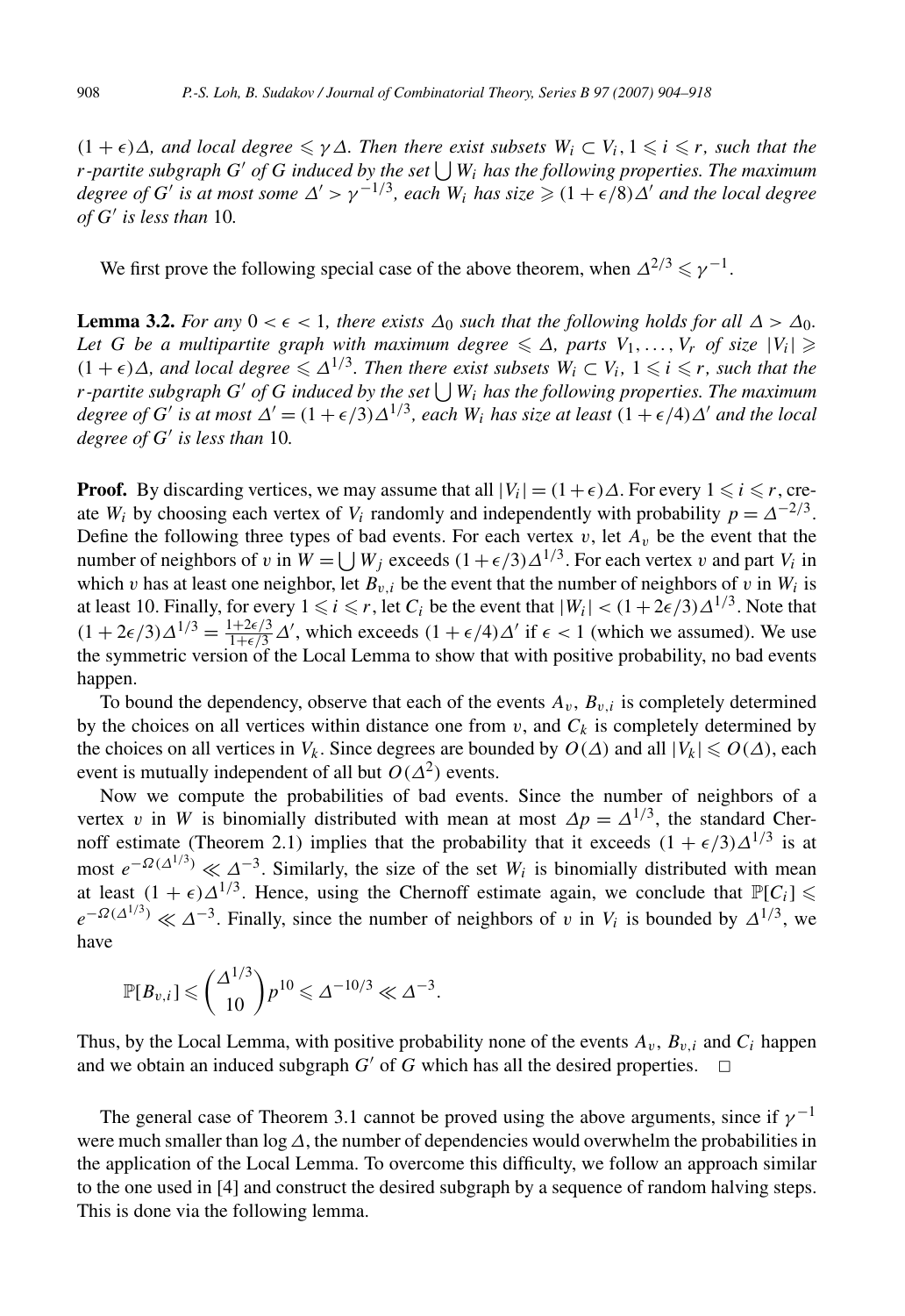**Lemma 3.3.** Let G be a multipartite graph with maximum degree at most  $\Delta$ , parts  $V_1, \ldots, V_r$ *each of size* 2*s, and local degree at most d. Suppose that*  $\Delta$  *is sufficiently large and*  $d > \log^4 \Delta$ *. Then there exist subsets*  $U_i \subset V_i$ *, each of size s, such that the subgraph of G induced by*  $\bigcup U_i$ *has maximum degree at most*  $\Delta/2 + \Delta^{2/3}$ *, and local degree at most*  $d/2 + d^{2/3}$ *.* 

**Proof.** Within each  $V_i$ , arbitrarily pair up the vertices so that each vertex *v* has a mate  $M(v)$ . Note that this pairing does not need to have any correlation with the original edges of *G*. For each pair of vertices  $\{v, M(v)\}$ , randomly and independently designate one of the vertices to be in  $U_i$ . Clearly all  $U_i$  will have size *s*. For each vertex *v*, let  $A_v$  be the event that the number of neighbors of *v* in  $U = \bigcup U_i$  exceeds  $\Delta/2 + \Delta^{2/3}$ . Also for every part  $V_k$  and vertex  $v \notin V_k$ , let  $B_{v,k}$  be the event that the number of neighbors of *v* in  $U_k$  exceeds  $d/2 + d^{2/3}$ . We will use the Local Lemma again to prove that with positive probability none of these events occurs.

Fix a vertex *v* and consider the event  $A<sub>v</sub>$ . Note that if two neighbors of *v* are paired with each other by  $M$ , then exactly one of them will be in  $U$ . Let  $T$  be the set of all neighbors of  $v$  which are paired by  $M$  to vertices which are not neighbors of  $v$ . Then the number of neighbors of  $v$ in *U* is at most  $(A - |T|)/2$  plus the number of members of *T* that belong to *U*. The second number is binomially distributed with parameters  $|T| \leq \Delta$  and  $1/2$ . Therefore by the Chernoff bound (Theorem 2.1), we have that the probability that it deviates from its mean by at least  $\Delta^{2/3}$ is bounded by  $2e^{-2(\Delta^{2/3})^2/|T|} \ll \Delta^{-3}$ . Using similar arguments, together with the assumption that  $d > \log^4 \Delta$ , we can bound  $\mathbb{P}[B_{v,k}] \leq 2e^{-2(d^{2/3})^2/d} \ll \Delta^{-3}$ .

To bound the dependency, observe that we can argue exactly as in the proof of the previous lemma to show that every bad event depends on at most  $O(\Delta^2)$  other such events. Thus, by the Local Lemma we have that with positive probability none of the events  $A_v$ ,  $B_v$ <sub>k</sub> happen.  $\Box$ 

**Proof of Theorem 3.1.** Let G be a multipartite graph with maximum degree  $\leq \Delta$ , local degree  $\le d = \gamma \Delta$ , and parts  $V_1, \ldots, V_r$  of size  $(1 + \epsilon) \Delta$ . First consider the case when  $\gamma^{-4/3} \ge \Delta$ . Then  $d \le \Delta^{1/4}$ , and the result of the theorem follows from Lemma 3.2 because  $\Delta' > \Delta^{1/3} \ge \gamma^{-1/3}$ , since  $\Delta \ge \gamma^{-1}$  as was noted at the end of the introduction.

It remains to consider the case  $\gamma^{-4/3} < \Delta$ . (We choose  $-4/3$  because then our argument will give  $\Delta' > \gamma^{-1/3}$ .) Let  $j \geqslant 1$  be the integer for which  $2^{j-1} < \gamma^{4/3} \Delta \leqslant 2^j$ . By deleting at most  $2^j$ vertices from each  $V_i$ , we may assume that the size  $n>(1+\epsilon)\Delta-2^j$  of every part is divisible by 2<sup>*j*</sup>. Define the sequences { $\Delta_t$ } and { $d_t$ } by setting  $\Delta_0 = \Delta$ ,  $d_0 = d = \gamma \Delta$ , and

$$
\Delta_{t+1} = \frac{\Delta_t}{2} + \Delta_t^{2/3}, \qquad d_{t+1} = \frac{d_t}{2} + d_t^{2/3}.
$$

We claim that:

(i)  $\gamma^{-4/3}/2 < \Delta_j \le (1 + \epsilon/4) \frac{\Delta}{2^j}$ , (ii)  $d_j \le 8 \Delta_j^{1/4}$ , (iii)  $d_t > \log^4 \Delta_t \quad \forall 0 \leq t < j.$ 

Suppose this is true. By (iii), we can apply Lemma 3.3 to split each part  $V_i$  in half and obtain a new *r*-partite graph  $G_1$  with maximum degree at most  $\Delta_1$  and local degree at most  $d_1$ . Continuing in this manner for *j* iterations, applying Lemma 3.3 to split the graph in half each time, we obtain a sequence of *r*-partite graphs  $G \supset G_1 \supset \cdots \supset G_j$ . Note that  $\Delta_t$  and  $d_t$  are upper bounds on the maximum and local degrees of each  $G_t$ , respectively. Moreover, all parts in each  $G_t$  have size  $n_t = n/2^t$ .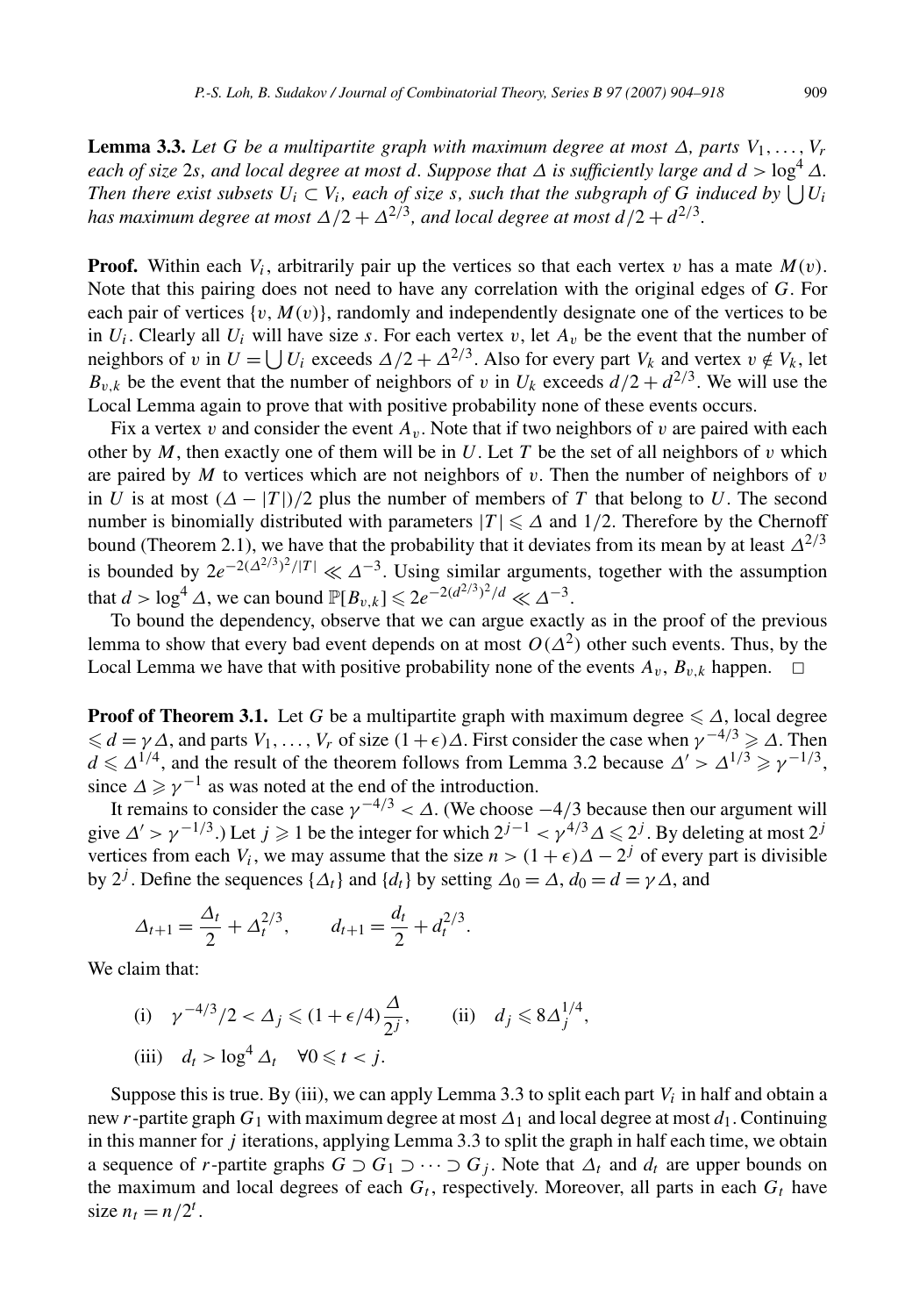By the lower bound of (i), we can make  $\Delta_i$  as large as necessary by decreasing  $\gamma$ , so the upper bound of (i) yields

$$
n_j > \frac{(1+\epsilon)\Delta - 2^j}{2^j} \ge \frac{1+\epsilon}{1+\frac{\epsilon}{4}}\Delta_j - 1 > \left(1 + \frac{\epsilon}{2}\right)\Delta_j
$$

(assume  $\epsilon$  < 1). By (ii),  $d_j \ll \Delta_j^{1/3}$ . Applying Lemma 3.2 to  $G_j$  with  $\epsilon/2$  instead of  $\epsilon$ , we obtain a new subgraph  $G'$  with maximum degree at most

$$
\Delta' = \left(1 + \frac{\epsilon}{6}\right)\Delta_j^{1/3} > \left(\frac{\gamma^{-4/3}}{2}\right)^{1/3} \gg \gamma^{-1/3},
$$

part sizes at least  $(1 + \epsilon/8)\Delta'$ , and local degree less than 10. This completes the proof of the theorem.

To finish we need to prove our claim. The lower bound of (i) follows immediately from the definition of *j*, because  $\Delta_j \ge \frac{\Delta}{2^j} > \gamma^{-4/3}/2$ . For the upper bound,

$$
\Delta_{t+1} = \Delta_t/2 + \Delta_t^{2/3} \leq \frac{1}{2} (\Delta_t^{1/3} + 1)^3,
$$

so taking cubic roots and subtracting  $1/(2^{1/3} - 1)$  from both sides, we obtain

$$
\Delta_{t+1}^{1/3} - \frac{1}{2^{1/3} - 1} \leq \frac{1}{2^{1/3}} \left( \Delta_t^{1/3} + 1 \right) - \frac{1}{2^{1/3} - 1} = \frac{1}{2^{1/3}} \left( \Delta_t^{1/3} - \frac{1}{2^{1/3} - 1} \right).
$$

Therefore,

$$
\Delta_j^{1/3} - \frac{1}{2^{1/3} - 1} \leq \frac{1}{2^{j/3}} \left( \Delta_0^{1/3} - \frac{1}{2^{1/3} - 1} \right),\,
$$

and since  $\Delta_0 = \Delta$  and  $2^{1/3} - 1 > 1/4$ ,

$$
\Delta_j^{1/3} \leqslant \frac{\Delta^{1/3}}{2^{j/3}} + 4 \leqslant (1 + \epsilon/4)^{1/3} \frac{\Delta^{1/3}}{2^{j/3}}.
$$

The last inequality follows from our assumption that *γ* is small and hence  $\Delta/2^j$  >  $\gamma^{-4/3}/2$  is large enough. Therefore  $\Delta_j \leq (1 + \epsilon/4) \Delta/2^j$ . Note that since  $\Delta_j \geq \Delta_t/2^{j-t}$ , we have  $\Delta_t \leq$  $(1 + \epsilon/4) \Delta/2^t$  for all  $t < j$  (we will use this in the proof of (iii)).

For (ii), the same argument as above (just substitute  $d_t$  for  $\Delta_t$ ) shows that

$$
d_j^{1/3}\leq \frac{d^{1/3}}{2^{j/3}}+4\leq 2\frac{d^{1/3}}{2^{j/3}},
$$

where the last inequality used that  $d/2^j = \gamma \Delta/2^j > \gamma^{-1/3}/2$  is large. Hence  $d_j \le 8d/2^j =$  $8\gamma\Delta/2^j$ . By definition of *j* and  $\{\Delta_t\}$ ,  $\gamma^{4/3}\Delta \leq 2^j$ , so  $d_j \leq 8(\Delta/2^j)^{1/4} \leq 8\Delta_j^{1/4}$ .

Finally, to prove (iii), note that by definition of  $j, \gamma > (\Delta/2^t)^{-3/4}$  for all  $t < j$ . Thus

$$
d_t \geq d/2^t = \gamma \Delta/2^t \geq (\Delta/2^t)^{-3/4} (\Delta/2^t) = (\Delta/2^t)^{1/4} \geq \left(\frac{\Delta_t}{1+\epsilon/4}\right)^{1/4} \geq \log^4 \Delta_t,
$$

and we are done.  $\square$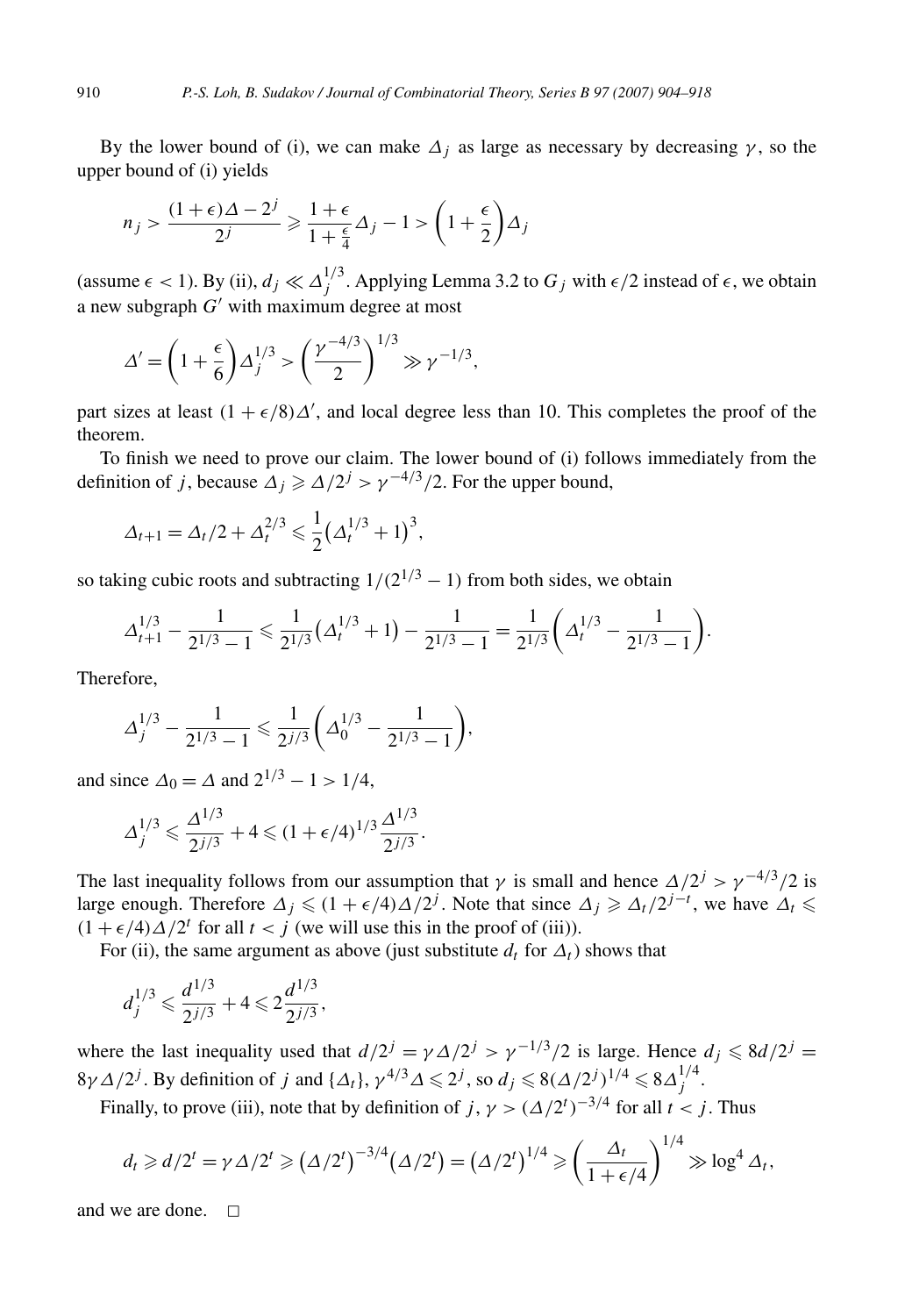#### **4. Transversals in graphs with constant local degree**

In this section we obtain the following result, which completes the proof of our main theorem.

**Theorem 4.1.** *For any*  $\epsilon > 0$  *and constant C, the following holds for all sufficiently large*  $\Delta$ *. Let G be a multipartite graph with maximum degree*  $\leq \Delta$ , parts  $V_1, \ldots, V_r$  of size  $|V_i| \geq (1 + \epsilon)\Delta$ , *and local degree*  $\leq C$ *. Then G has an independent transversal.* 

The proof of this result is based on the approach from [18] together with some additional ideas. We use the semi-random method, which constructs an independent transversal in several iterations. Each iteration is a random procedure, for which we prove that there is a choice of random bits which give desirable output. We then fix that choice and assume it as the state of affairs for the next iteration. Consider the following random process, which will provide us with one iteration of our algorithm.

- 1. Activate (for this iteration) each remaining part independently with probability 1*/* log*Δ*.
- 2. Uniformly at random select a vertex from each activated part and denote by *T* the set of all selected vertices.
- 3. For each *i* and  $v \in V_i \cap T$ , if *v* is not adjacent to any  $w \in V_j \cap T$  with  $j < i$ , then add *v* to the independent transversal.
- 4. For each vertex  $v$  added to the independent transversal in step 3, delete the entire part containing it from *G*. Also delete all neighbors of all vertices in *T* from *G*.

Observe that the deletions ensure that after each iteration, the partial independent transversal constructed so far has no adjacencies among the remaining vertices. Our objective will be to show that after performing several iterations, the remaining graph will have maximum degree  $\leq \Delta'$  and parts of size  $\geq 2e\Delta'$ , for some  $\Delta'$ . Then, we will abort the algorithm, and apply Proposition 2.4 to complete the construction of our independent transversal in a single step.

#### *4.1. Setting the stage*

In our study of the evolution of degrees and part sizes, the following definitions are useful. For each part  $V_i$ , let  $s_t(i)$  be its size at the start of iteration *t*. For each vertex *v*, let  $N_t(v)$  be the set of *v*'s neighbors at the start of iteration *t*, and let  $d_t(v) = |N_t(v)|$ .

Next, define the sequences  $\{S_t\}$  and  $\{D_t\}$  by setting  $S_1 = (1 + \epsilon)\Delta$ ,  $D_1 = \Delta$ , and

$$
S_{t+1} = \left(1 - \frac{1}{(1 + 3\epsilon/4) \log \Delta}\right) S_t, \qquad D_{t+1} = \left(1 - \frac{1}{(1 + \epsilon/4) \log \Delta}\right) D_t.
$$

Let  $P(t)$  be the property that at the start of iteration *t*, all remaining parts have size at least  $S_t$ , and all remaining vertices *v* have  $d_t(v) \le D_t$ . (Completely ignore deleted parts and vertices.) We will prove by induction that there is always a choice of random bits such that we can perform iterations with property **P***(t)* holding for every  $t \leq 2 + \frac{10}{\epsilon} \log \Delta$ . Then at the end of iteration  $t' = \lceil \frac{10}{\epsilon} \log \Delta \rceil$ , all remaining parts have size at least  $S_{t'+1}$  and all remaining vertices have degree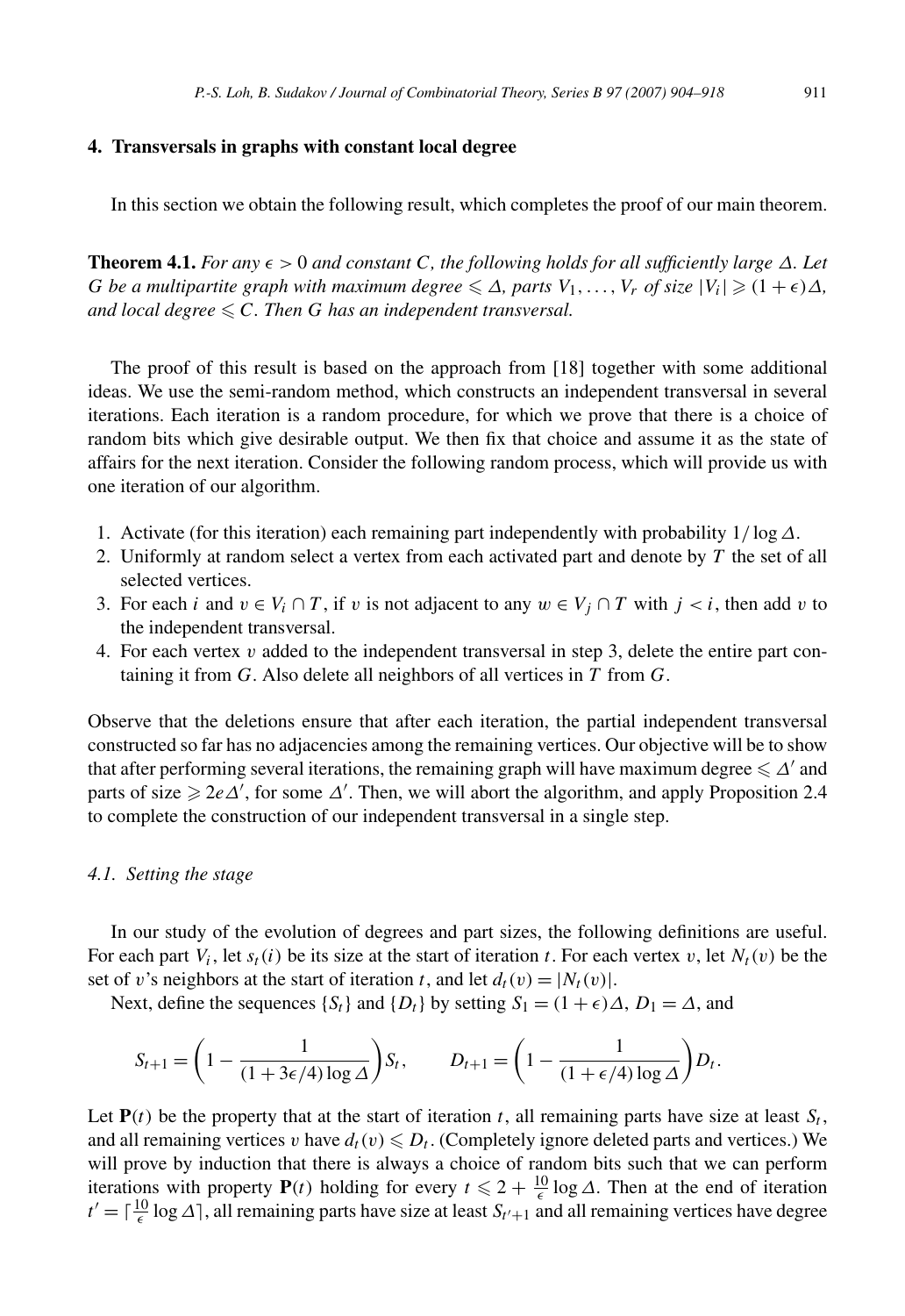at most  $D_{t'+1}$ . A routine calculation reveals that

$$
\frac{D_{t'+1}}{S_{t'+1}} = \frac{\left(1 - \frac{1}{(1+\epsilon/4)\log\Delta}\right)^{t'} D_1}{\left(1 - \frac{1}{(1+3\epsilon/4)\log\Delta}\right)^{t'} S_1} \leq \left(\frac{1 - \frac{1}{(1+\epsilon/4)\log\Delta}}{1 - \frac{1}{(1+3\epsilon/4)\log\Delta}}\right)^{t'}
$$

$$
\leq \left(1 - \frac{\epsilon}{5\log\Delta}\right)^{\frac{10\log\Delta}{\epsilon}} \leq e^{-2} < \frac{1}{2e}.
$$

Therefore, by Proposition 2.4 there is an independent transversal through the remaining parts, as promised above. This will have no adjacencies with the partial independent transversal constructed by the first  $t'$  iterations, so the union of the two partial transversals will be a full independent transversal. Note that if  $t \leq 1 + \frac{10}{5} \log \Delta$ , then  $S_t = \Theta(\Delta)$  and  $D_t = \Theta(\Delta)$ . We will use this fact throughout the rest of the proof.

It remains to show that if at the beginning of iteration *t* we have a graph with property  $P(t)$ , then with positive probability the graph obtained at the end of this round satisfies  $P(t+1)$ . Define the following family of bad events. Let  $A_i$  be the event that  $s_{t+1}(i) < S_{t+1}$  and let  $B_v$  be the event that  $d_{t+1}(v) > D_{t+1}$ . The dependencies among these events are polynomial in  $\Delta$ . To see this, consider the auxiliary graph  $H$  obtained by adding edges such that every part  $V_i$  becomes a clique. If we know the algorithm's choices on the "patch" consisting of all vertices within distance (with respect to edges in  $H$ ) 4 from *v*, then  $B<sub>v</sub>$  is completely determined. This is because a neighbor *w* of *v* can only be deleted in two ways: either a neighbor of *w* is selected in step 2, or the entire part containing  $w$  is deleted because a vertex  $x$  in that part is selected, but none of x's neighbors in lower-indexed parts are selected. So, each event  $B<sub>v</sub>$  is mutually independent from all other events  $B_w$  whose patches are disjoint from its own. Since the part sizes are  $O(\Delta)$ , the degrees in *H* are also  $O(\Delta)$ , so the dependency is bounded by  $O(\Delta^8)$ . Events of type  $A_i$ are determined by even smaller patches, so the total dependency is also  $O(\Delta^8)$ . Therefore if we prove that for every part *Vi* and vertex *v*

(i) 
$$
\mathbb{P}[s_{t+1}(i) < S_{t+1}] \ll e^{-\log \Delta \log \log \Delta}
$$
 and

(ii) 
$$
\mathbb{P}[d_{i+1}(v) > D_{i+1}] \ll e^{-\log \Delta \log \log \Delta},
$$

then we can apply the Local Lemma to show that with positive probability none of the events  $A_i$ ,  $B_v$  occur. This corresponds precisely to property  $P(t + 1)$ , completing the induction step. Thus it remains to establish the two probability bounds above.

#### *4.2. Parts remain large enough*

Suppose that our graph has property  $P(t)$ , and let  $V_i$  be some part of this graph. In this section we bound the probability that the size of  $V_i$  at the end of iteration t is less than  $S_{t+1}$ .

For every vertex *v* and part  $V_k$ , define  $d_t(v, k)$  to be the number of neighbors of *v* in part  $V_k$ at the start of iteration *t*. Since  $D_t/S_t < D_1/S_1 = 1/(1+\epsilon)$ , by linearity of expectation we have

$$
\mathbb{E}\left[s_{t+1}(i)\right] = \sum_{v \in V_i} \prod_{k=1}^r \left(1 - \frac{1}{\log A} \frac{d_t(v, k)}{s_t(k)}\right) \ge \sum_{v \in V_i} \left(1 - \frac{1}{\log A} \frac{\sum_k d_t(v, k)}{S_t}\right)
$$

$$
= \sum_{v \in V_i} \left(1 - \frac{1}{\log A} \frac{d_t(v)}{S_t}\right) \ge s_t(i) \left(1 - \frac{1}{\log A} \frac{D_t}{S_t}\right)
$$

$$
> s_t(i) \left(1 - \frac{1}{\log A} \frac{1}{1 + \epsilon}\right).
$$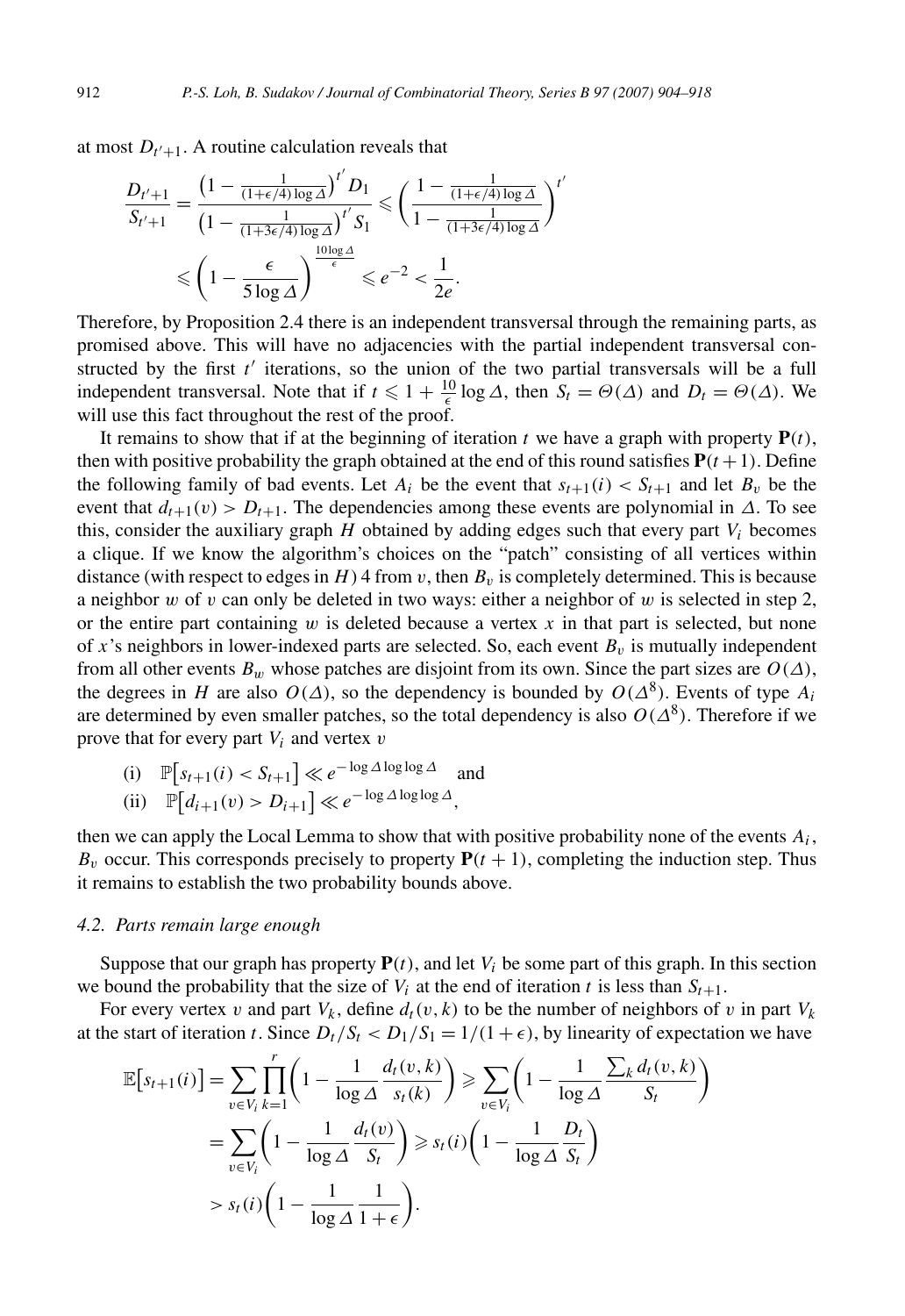Instead of proving concentration of  $s_{t+1}(i)$  directly, we consider the number of vertices we deleted from the part *V<sub>i</sub>* in the *t*th iteration and prove that this random variable  $R = s_t(i) - s_{t+1}(i)$ is concentrated. Since the local degree is bounded by *C*, changing the assignment of any vertex can change *R* by at most *C*. Also, if  $R \geq s$ , there are at most *s* vertices in *T*, each with neighbor(s) in  $V_i$ , such that their selection certifies that  $R \geq s$ . Therefore *R* is *C*-Lipschitz and 1-certifiable. In  $v_i$ , such that their selection certifies that  $\kappa \geqslant s$ . Therefore  $\kappa$  is C-Lipschitz and T-certifiable.<br>Note that  $R \leqslant s_i(i) = \Theta(\Delta)$  and  $\sqrt{\mathbb{E}[R]} \ll s_i(i)/\log^2 \Delta$ . Thus, using Talagrand's inequality (Theorem 2.2), we obtain

$$
\mathbb{P}\bigg[ \big| R - \mathbb{E}[R] \big| > \frac{s_t(i)}{\log^2 \Delta} \bigg] < \exp\bigg\{-\Theta\bigg(\frac{s_t(i)}{\log^4 \Delta}\bigg) \bigg\} \ll e^{-\log \Delta \log \log \Delta}.
$$

Now for sufficiently large *Δ*,

$$
S_{t+1} \leqslant \left(1 - \frac{1}{(1 + 3\epsilon/4) \log \Delta}\right) s_t(i) \leqslant \left(1 - \frac{1}{(1 + \epsilon) \log \Delta} - \frac{1}{\log^2 \Delta}\right) s_t(i)
$$
  

$$
\leqslant \mathbb{E}\left[s_{t+1}(i)\right] - \frac{s_t(i)}{\log^2 \Delta}.
$$

Note that since we fixed the output of the  $(t-1)$ st iteration, the value of  $s_t(i)$  in the definition of *R* is fixed as well. Thus by linearity of expectation,  $s_{t+1}(i) - \mathbb{E}[s_{t+1}(i)] = \mathbb{E}[R] - R$ , so

$$
\mathbb{P}[s_{t+1}(i) < S_{t+1}] \leq \mathbb{P}\left[s_{t+1}(i) < \mathbb{E}[s_{t+1}(i)] - \frac{s_t(i)}{\log^2 \Delta}\right] \\
\leq \mathbb{P}\left[\left|s_{t+1}(i) - \mathbb{E}[s_{t+1}(i)]\right| > \frac{s_t(i)}{\log^2 \Delta}\right] \\
= \mathbb{P}\left[\left|R - \mathbb{E}[R]\right| > \frac{s_t(i)}{\log^2 \Delta}\right] \ll e^{-\log \Delta \log \log \Delta},
$$

which implies (i).

## *4.3. Degrees shrink quickly enough*

In this section we prove that if our graph has property  $P(t)$  then for every vertex *v* the probability that its degree at the end of iteration *t* is greater than  $D_{t+1}$  is  $\ll e^{-\log \Delta \log \log \Delta}$ . Fix a vertex *v*. If we have  $d_t(v) \leq D_{t+1}$ , then we are already done, so suppose that is not the case. Then  $\Delta \geq d_t(v) > D_{t+1} = \Theta(\Delta)$ . For each vertex *v*, let  $z_t(v)$  be the number of neighbors of *v* whose entire part was deleted in step 4 of iteration *t*. Clearly  $d_{t+1}(v) \le d_t(v) - z_t(v)$ , so if  $z_t(v) \geq \frac{d_t(v)}{\log \Delta} - \Theta(\frac{d_t(v)}{\log^2 \Delta})$ , then for sufficiently large  $\Delta$  we have

$$
d_{t+1}(v) \le d_t(v) - z_t(v) \le \left[1 - \frac{1}{\log \Delta} - \Theta\left(\frac{1}{\log^2 \Delta}\right)\right] d_t(v)
$$
  

$$
\le \left[1 - \frac{1}{(1 + \epsilon/4) \log \Delta}\right] D_t = D_{t+1}.
$$

Thus to prove (ii) it is enough to show

$$
\mathbb{P}\bigg[z_t(v) < \frac{d_t(v)}{\log \Delta} - \Theta\bigg(\frac{d_t(v)}{\log^2 \Delta}\bigg)\bigg] \ll e^{-\log \Delta \log \log \Delta}.\tag{1}
$$

Recall our notation that for a vertex *v* and a part  $V_k$ ,  $d_t(v, k)$  is the number of neighbors of *v* in *V<sub>k</sub>*. Call a part *V<sub>k</sub> relevant* for *v* if  $d_t(v, k) \ge 1$ , i.e., *v* has at least one neighbor in *V<sub>k</sub>*. To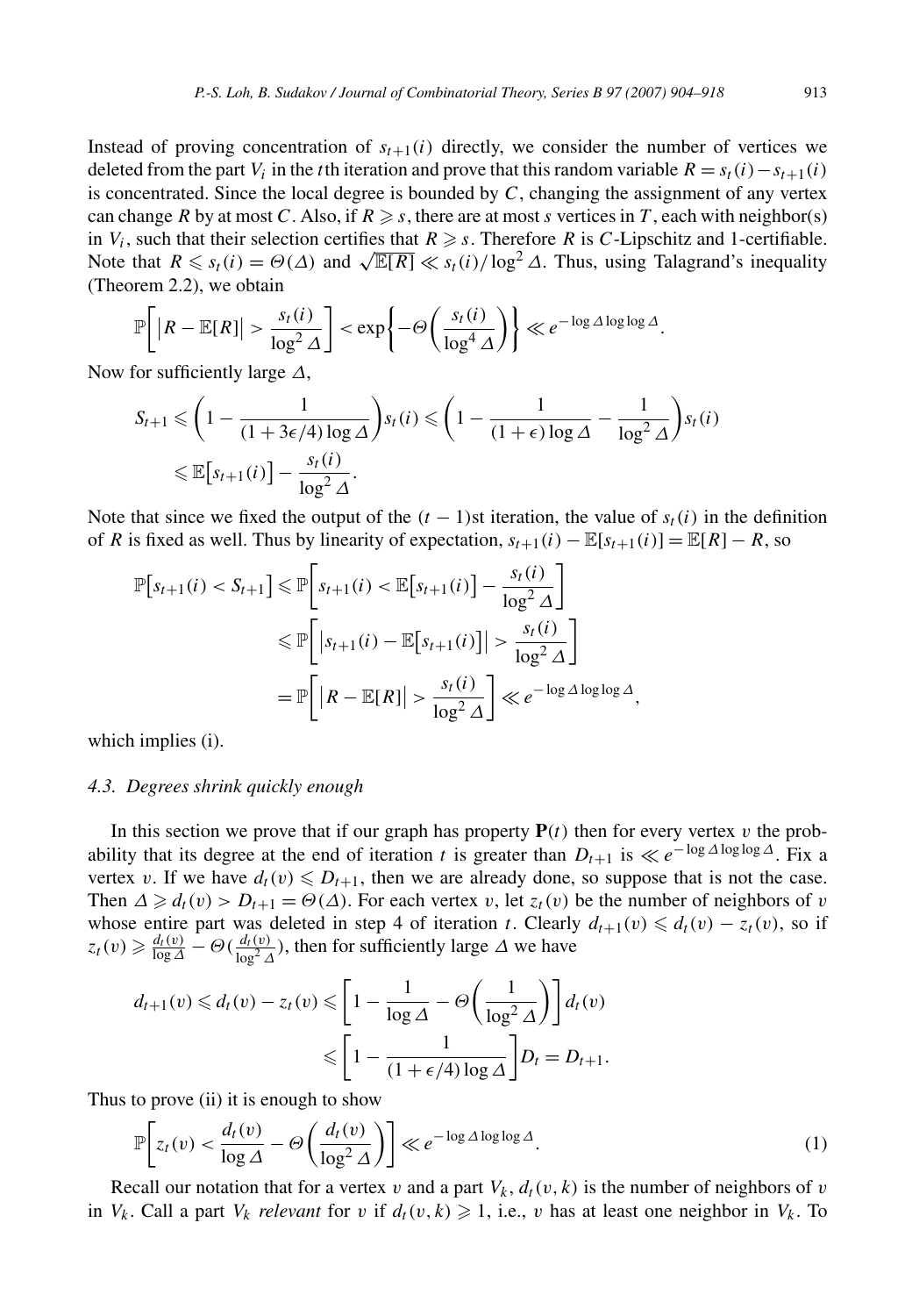analyze the behavior of  $z_t(v)$ , we divide the *t*th iteration of the algorithm into 2 independent phases.

**Phase I.** Activate each part relevant for *v* independently with probability 1*/* log*Δ*, and define the random variable

$$
X_1 = \sum_{k=1}^r d_t(v, k) I_1(k),
$$

where the indicator  $I_1(k) = 1$  if part  $V_k$  was activated and zero otherwise. Randomly select a vertex from each of these activated parts, and collect the selected vertices in a set *T*1. Define the subset  $S \subseteq T_1$  as follows. For every *i* and  $x \in V_i \cap T_1$ , we put it in *S* iff *x* is not adjacent to any  $y \in V_i \cap T_1$  with  $j < i$ . Let  $I_2(k)$  be an indicator random variable which equals one iff *V<sub>k</sub>* ∩ *S*  $\neq$  Ø, and define

$$
X_2 = \sum_{k=1}^r d_t(v, k) I_2(k).
$$

**Phase II.** Activate the rest of the parts (i.e., parts that are not relevant for *v*) independently, each with probability  $1/\log \Delta$ , and randomly select a vertex from each of them. Let  $T_2$  be the set of vertices selected in this phase. For each *i* and  $u \in V_i \cap S$ , if *u* is adjacent to some  $w \in V_i \cap T_2$ with  $j < i$ , then remove *u* from *S*. Define the random variable

$$
X_3 = \sum_{k=1}^r d_t(v, k) I_3(k),
$$

where the indicator  $I_3(k) = 1$  iff part  $V_k$  still has at least one vertex in *S*.

Observe that, by definition, the parts relevant for  $v$  which we delete entirely during iteration  $t$ are exactly the ones with  $I_3(k) = 1$ . Therefore  $z_t(v) = X_3 \leq X_2 \leq X_1$ . Our strategy will be to bound  $z_t(v)$  by starting from  $X_1$  and working towards  $X_3$ . By linearity of expectation,

$$
\mathbb{E}[X_1] = \sum_k \frac{d_t(v, k)}{\log \Delta} = \frac{d_t(v)}{\log \Delta}.
$$

Also, since  $d_t(v) = \Theta(\Delta)$  (see the beginning of this section), local degrees are  $\leq C$ , and the number of nonzero  $d_t(v, k)$  is at most  $\Delta$ , we can apply Hoeffding's inequality (Theorem 2.1) to the sum of the terms in  $X_1$  with  $d_t(v, k) \neq 0$  and conclude that

$$
\mathbb{P}\bigg[|X_1 - \mathbb{E}[X_1]| > \frac{d_t(v)}{\log^2 \Delta}\bigg] \leqslant 2\exp\bigg\{-\frac{2}{\Delta C^2} \bigg(\frac{d_t(v)}{\log^2 \Delta}\bigg)^2\bigg\} \ll e^{-\log \Delta \log \log \Delta}.\tag{2}
$$

Next, let us estimate  $X_2$  by studying the difference  $X_1 - X_2$ . Reveal the random selections in the parts activated in Phase I in order of part number (i.e., if  $i < j$  and  $V_i$  and  $V_j$  were activated, reveal the vertex selection in  $V_i$  first). For each activated part  $V_i$ , the difference  $X_1 - X_2$  will gain  $d_t(v, i)$  precisely when the selected vertex  $x \in V_i \cap T_1$  is adjacent to some selected vertex  $y \in V_j \cap T_1$  with  $j < i$ . Call such an event a *conflict*. Its probability is at most  $\frac{CX_1}{S_f}$ , because there are at most  $X_1$  activated parts with  $j < i$ , each of their selected vertices has degree at most C into  $V_i$ , and  $|V_i| \ge S_t$  by property  $P(t)$ . Now condition on

$$
|X_1 - \mathbb{E}[X_1]| \leqslant \frac{d_t(v)}{\log^2 \Delta}.
$$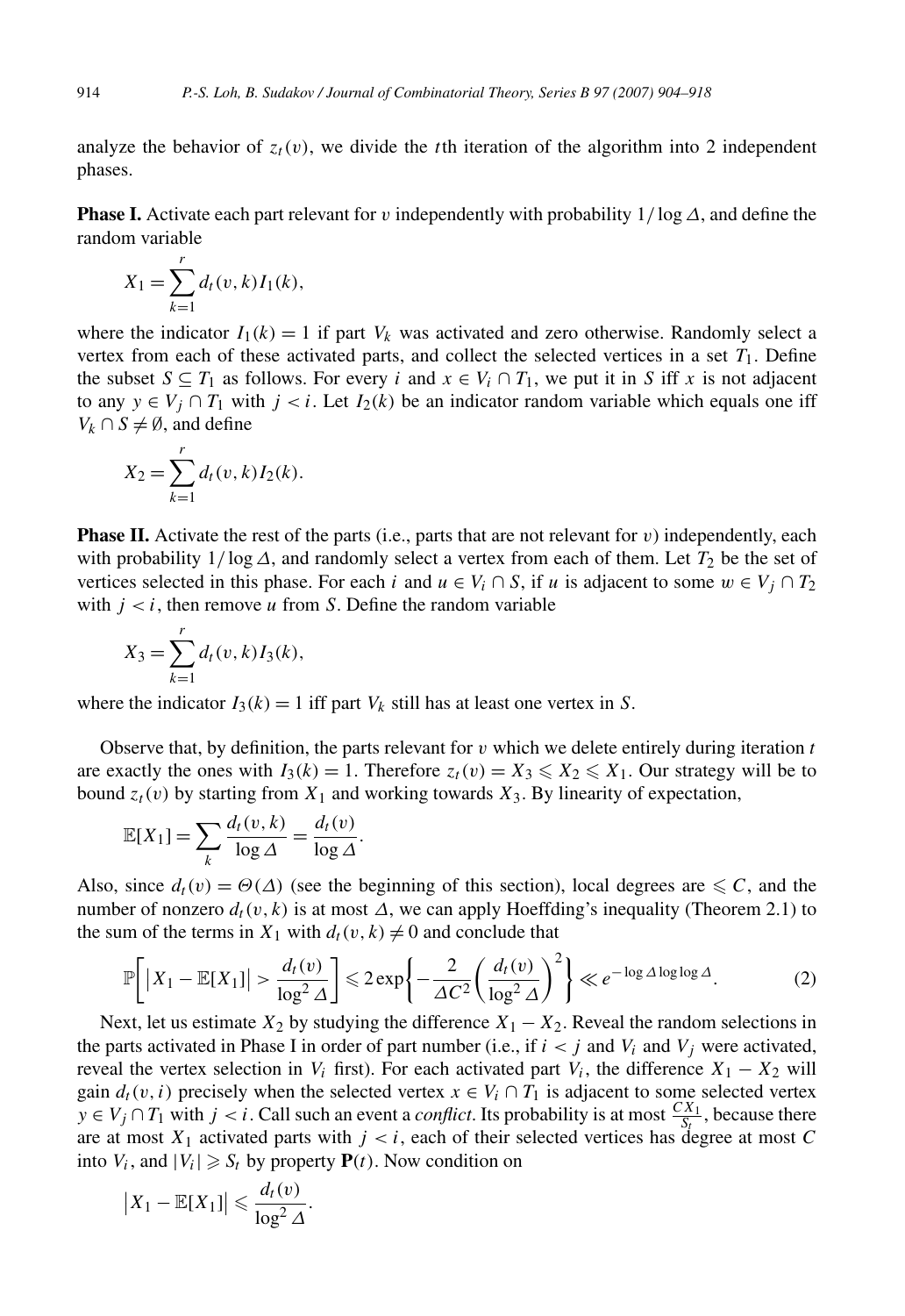If  $N \leq X_1$  is the number of parts activated in Phase I, the probability that there are  $\geqslant 4C \frac{d_t(v)}{\log^2 \Delta}$ conflicts is bounded by

$$
\begin{aligned}\n&\left(\frac{N}{4C\frac{d_t(v)}{\log^2\Delta}}\right) \left(\frac{CX_1}{S_t}\right)^{4C\frac{d_t(v)}{\log^2\Delta}} &\leq \left(\frac{eX_1}{4C\frac{d_t(v)}{\log^2\Delta}}\frac{CX_1}{S_t}\right)^{4C\frac{d_t(v)}{\log^2\Delta}} &\leq \left(\frac{e}{4}\frac{\left(\frac{d_t(v)}{\log\Delta} + \frac{d_t(v)}{\log^2\Delta}\right)^2}{\frac{d_t(v)}{\log^2\Delta}S_t}\right)^{4C\frac{d_t(v)}{\log^2\Delta}} \\
&\leq \left(\frac{e+0.1}{4}\right)^{4C\frac{d_t(v)}{\log^2\Delta}} &\leq e^{-\log\Delta\log\log\Delta}.\n\end{aligned}
$$

Here we used that  $S_t \ge d_t(v)$  and  $\Delta$  is sufficiently large. Since all  $d_t(v, i) \le C$ , each conflict can account for a value gain of at most *C* in  $X_1 - X_2$ . Therefore, we proved that conditioned on  $|X_1 - \mathbb{E}[X_1]| \leqslant \frac{d_t(v)}{\log^2 \Delta},$ 

$$
\mathbb{P}\bigg[X_1 - X_2 \ge 4C^2 \frac{d_t(v)}{\log^2 \Delta}\bigg] \ll e^{-\log \Delta \log \log \Delta}.
$$
\n(3)

To estimate *X*3, we will use Talagrand's Inequality (Theorem 2.2) to show that the difference  $X_2 - X_3$  is strongly concentrated. This requires a Lipschitz condition, so let us first ensure that we have a good Lipschitz constant. Let *W* be the set of vertices which have at least one neighbor in some part relevant for *v*. Since there are at most  $D_t$  parts relevant for *v*, it is easy to see that  $|W| \leq D_t^2 S_t \leq (1+\epsilon)\Delta^3$ . For  $w \in W$ , let  $B_w$  be the event that at least log  $\Delta$  neighbors of  $w$ are selected for  $T_1$  in Phase I. The number of neighbors of  $w$  in a given part is at most  $C$ , so the probability that one of them appears in  $T_1$  is  $\leq \frac{C}{S_t \log \Delta}$ , and this happens independently for distinct parts. Since *w* has neighbors in at most  $\Delta$  parts and  $S_t = \Theta(\Delta)$ , we obtain

$$
\mathbb{P}[B_w] \leqslant \binom{\Delta}{\log \Delta} \left( \frac{C}{S_t \log \Delta} \right)^{\log \Delta} \leqslant \left( \frac{e\Delta}{\log \Delta} \frac{C}{S_t \log \Delta} \right)^{\log \Delta} \ll e^{-1.5 \log \Delta \log \log \Delta}.
$$

This implies that

$$
\mathbb{P}\Big[\bigcup B_w\Big] \leqslant (1+\epsilon)\Delta^3 e^{-1.5\log\Delta\log\log\Delta} \ll e^{-\log\Delta\log\log\Delta}.
$$
 (4)

Combining inequalities (2), (3), and (4), we see that

$$
\mathbb{P}\bigg[\bigg\{\frac{d_t(v)}{\log\Delta} - 5C^2 \frac{d_t(v)}{\log^2\Delta} \le X_2 \le \frac{d_t(v)}{\log\Delta} + \frac{d_t(v)}{\log^2\Delta}\bigg\} \cap \bigcap \overline{B_w}\bigg] = 1 - o(e^{-\log\Delta\log\log\Delta}).
$$
\n(5)

Crucially, the high probability event in (5) is entirely determined by Phase I, so all of the choices in Phase II are still independent of it. Now condition on Phase I (i.e.,  $X_2$  and  $I_2(k)$  are fixed), and also on the event in (5). Perform Phase II. We will show that with high probability the random variable  $R = X_2 - X_3$  is small. Observe that since  $I_2 \geq I_3$ , and we conditioned on Phase I,

$$
\mathbb{E}[R] = \sum_{k=1}^r d_t(v,k) \mathbb{E}[I_2(k) - I_3(k)] = \sum_{1 \leq k \leq r, I_2(k)=1} d_t(v,k) \mathbb{P}[I_2(k) - I_3(k) = 1].
$$

Now given that  $I_2(k) = 1$ , the difference  $I_2(k) - I_3(k)$  will be 1 precisely when the vertex  $u \in$ *V<sub>k</sub>* ∩ *S* has one of its (at most  $D_t$ ) neighbors *w* selected in Phase II. For each such neighbor *w*,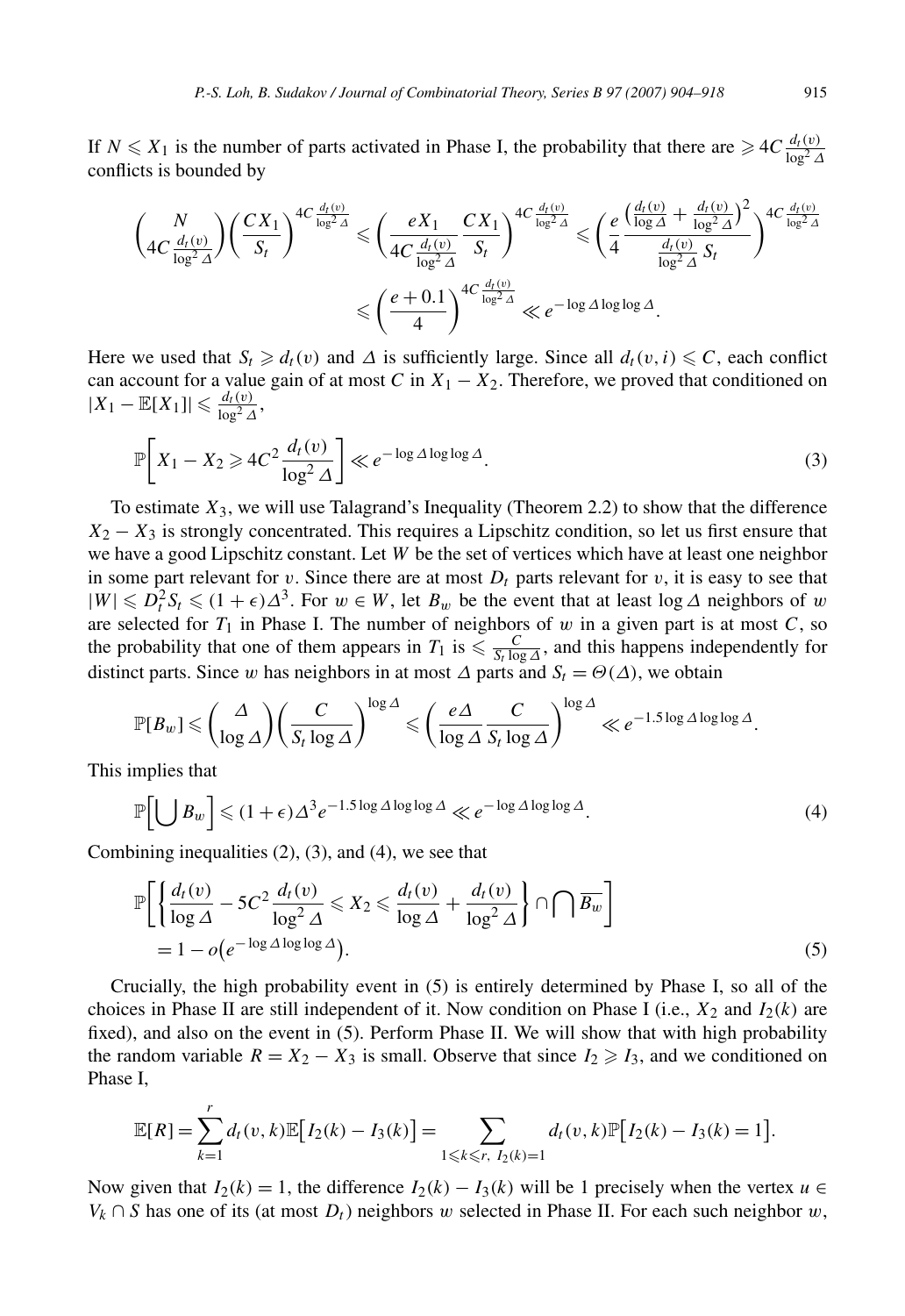the probability of its selection in Phase II is  $\leq 1/(S_t \log \Delta)$ , so a simple union bound gives  $\mathbb{P}[I_2(k) - I_3(k) = 1] \leq \frac{D_t}{S_t \log \Delta}$ . Therefore

$$
\mathbb{E}[R] \leqslant \sum_{1 \leqslant k \leqslant r, \ I_2(k)=1} d_t(v,k) \frac{D_t}{S_t \log \Delta} = X_2 \frac{D_t}{S_t \log \Delta} \leqslant \frac{X_2}{\log \Delta} \leqslant \Theta\left(\frac{d_t(v)}{\log^2 \Delta}\right),
$$

since we conditioned on a range for  $X_2$ . Next we show that *R* is concentrated. We conditioned on *Bw*, so changing any choice in Phase II can affect *R* by at most *C* log*Δ*. Therefore, *R* is Lipschitz with constant *C* log  $\Delta$ . It is also clear that *R* is 1-certifiable. Since  $d_t(v) = \Theta(\Delta)$  and  $R \leq X_2 \leq \Delta$ , by Talagrand's Inequality (Theorem 2.2) we have

$$
\mathbb{P}\bigg[|R - \mathbb{E}[R]| > \frac{d_t(v)}{\log^2 \Delta} \bigg] \le 4 \exp\bigg\{-\Theta\bigg(\bigg(\frac{d_t(v)}{\log^2 \Delta}\bigg)^2 \frac{1}{8(C \log \Delta)^2 \mathbb{E}[R]}\bigg)\bigg\}
$$

$$
\le \exp\bigg\{-\Theta\bigg(\frac{\Delta}{\log^6 \Delta}\bigg)\bigg\}
$$

$$
\le e^{-\log \Delta \log \log \Delta}.
$$

In particular,

$$
\mathbb{P}\bigg[X_2 - X_3 > \Theta\bigg(\frac{d_t(v)}{\log^2 \Delta}\bigg)\bigg] \ll e^{-\log \Delta \log \log \Delta}.
$$

Therefore, with probability  $1 - o(e^{-\log \Delta \log \log \Delta})$ ,

$$
z_t(v) = X_3 \geqslant X_2 - \Theta\left(\frac{d_t(v)}{\log^2 \Delta}\right) \geqslant \frac{d_t(v)}{\log \Delta} - \Theta\left(\frac{d_t(v)}{\log^2 \Delta}\right).
$$

This establishes (1) and completes the proof.

#### **5. Clique-free transversals**

In this section, we study sufficient conditions for the existence of a  $K_s$ -free transversal in graphs *G* with maximum degree *Δ*. Consider *s* to be a fixed parameter, and let *Δ* grow. We will prove that if the local degree is  $o(\Delta)$ , then parts of size  $(1 + o(1)) \frac{\Delta}{s-1}$  are sufficient.

First, let us show that this bound is asymptotically tight via the following construction. Fix any positive integer  $n < \frac{\Delta+1}{s-1}$ , and let *G* be a graph with vertex set  $V = \{1, \ldots, \Delta + 1\} \times \{1, \ldots, n\}.$ Let the parts be defined as  $V_i = \{(i, j): 1 \leq j \leq n\}$ , and let  $(i, j)$  and  $(i', j)$  be adjacent for all  $1 \leq i, i' \leq \Delta + 1$ . It is clear that *G* has maximum degree  $\Delta$  and local degree 1. We show by contradiction that this graph has no  $K<sub>s</sub>$ -free transversal. Indeed, if there is such a transversal *T*, then for each *j*, the set of vertices  $(i, j) \in T$  forms a clique and hence has cardinality at most *s* − 1. Yet there are only *n* possibilities for *j*, so  $|T| \le n(s - 1) < \Delta + 1$ . This is a contradiction, since *T* must have one vertex in each of the  $\Delta + 1$  parts. Therefore, parts of size  $\frac{\Delta}{s-1}$  do not guarantee a  $K_s$ -free transversal.

**Proof of Theorem 1.2.** Fix  $\epsilon > 0$  and  $s \ge 3$ . Let  $G = (V, E)$  be a graph with maximum degree at most  $\Delta$  whose vertex set is partitioned into *r* parts  $V = V_1 \cup \cdots \cup V_r$  of size  $|V_i| \geq (1 + \epsilon) \frac{\Delta}{s-1}$ . Color the vertices of *G* with  $s - 1$  colors such that the number of monochromatic edges is minimal. Note that for every vertex  $v$ , there must be a color  $c$  such that the number of neighbors of *v* which are colored *c* is at most  $\lfloor \frac{\Delta}{s-1} \rfloor$ . Hence the minimality of the coloring implies that *v*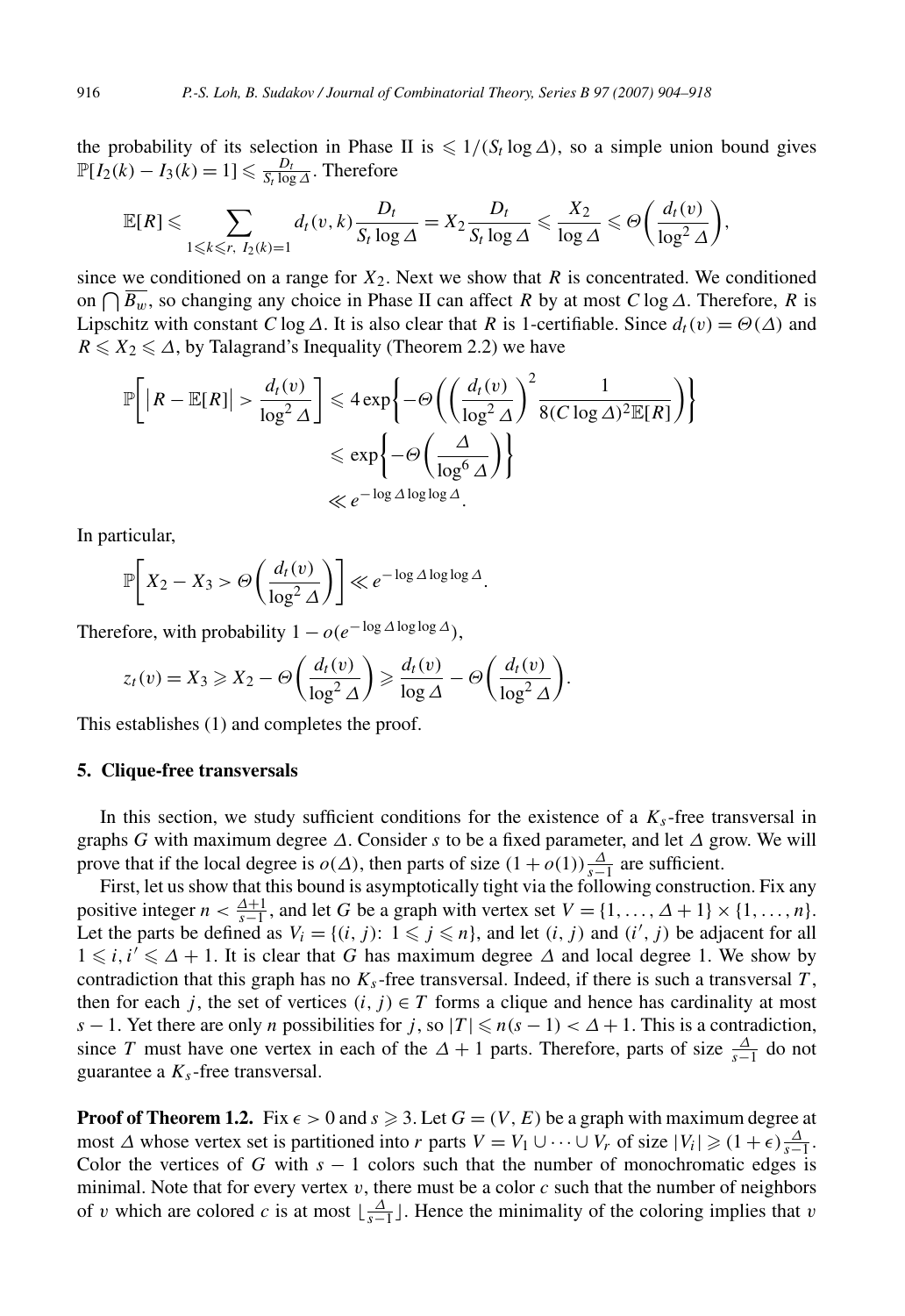has at most that many neighbors in its own color, or else one could obtain a better coloring by changing the color of  $v$  to  $c$ . Now delete all edges whose endpoints have different colors, and call the resulting graph *G*<sup>'</sup>. By the above argument, the maximum degree in *G*<sup>'</sup> is at most  $\lfloor \frac{\Delta}{s-1} \rfloor$ , so  $G'$  has an independent transversal *T* by Theorem 1.1. However, *T* is an  $(s - 1)$ -colorable transversal in *G*, and so must be  $K_s$ -free.  $\Box$ 

Observe that we did not need the local degree condition until we invoked Theorem 1.1. If we do not have a local degree condition, we can apply Haxell's result [10] instead, which says that parts of size 2*Δ* guarantee an independent transversal in graphs with maximum degree *Δ*. This immediately implies:

**Proposition 5.1.** *Let G be a graph with maximum degree at most*  $\Delta$  *whose vertex set is partitioned into r parts*  $V(G) = V_1 \cup \cdots \cup V_r$  *of size*  $|V_i| \geqslant 2\lfloor \frac{\Delta}{s-1} \rfloor$ . Then G has a  $K_s$ -free transversal.

Phrased in terms of the function  $p(\Delta, K_s)$  defined in the introduction, we have

$$
p(\Delta, K_s) \leqslant 2 \left\lfloor \frac{\Delta}{s-1} \right\rfloor,
$$

which is at most twice Szabó and Tardos's lower bound (which they conjectured to be tight)

$$
p(\Delta, K_s) \geqslant \frac{s}{s-1} \frac{\Delta}{s-1}.
$$

Note that for  $s = 3$ , it matches their best upper bound,  $p(\Delta, K_3) \leq \Delta$ , which they obtain as a consequence of a result on acyclic transversals, i.e., transversals which have no cycles. So, this simple approach provides an alternate proof of that upper bound. For  $s > 3$ , as far as we know, this proposition gives the current best upper bound.

## **6. Concluding remarks**

- We proved that if *G* is a multipartite graph with maximum degree  $\Delta$  and local degree  $o(\Delta)$ , then parts of size  $(1 + o(1))\Delta$  will guarantee an independent transversal. It is interesting to decide if it is possible to achieve the same result under the weaker condition that the number of edges between any pair of distinct parts is  $o(\Delta^2)$ .
- Let  $M = M(\Delta)$  be the smallest integer such that if *G* is a multipartite graph with maximum degree  $\Delta$ , local degree 1, and parts of size  $\Delta + M$ , then it has an independent transversal. We showed that  $M = o(\Delta)$  (in fact, this can be sharpened to  $\Delta^{1-\epsilon}$  using our method) and it remains an interesting problem to better estimate the function  $M(\Delta)$ . In particular, an intriguing open question is to determine if  $M(\Delta)$  is bounded by an absolute constant. Note that a list coloring construction of Bohman and Holzman from [7] implies that *M* would have to be at least 2, because as mentioned in the introduction, an instance of the list coloring problem corresponds to an independent transversal problem with local degree 1.
- Let *G* be a graph with maximum degree  $\Delta$  whose vertex set is partitioned into *r* equal parts  $V(G) = V_1 \cup \cdots \cup V_r$  of size *n*. How large should *n* be to ensure that we can partition the entire graph into a disjoint union of *n* independent transversals? This question is related to the notion of *strong chromatic number*, see, e.g., [2,4,11]. Alon [4] proved that for a (large) constant *c*, parts of size  $n = c\Delta$  are enough. Haxell [11] reduced the constant to 3, and recently even to 3 –  $\epsilon$ , where  $\epsilon$  can be as large as 1/4 [12]. It would be very interesting to